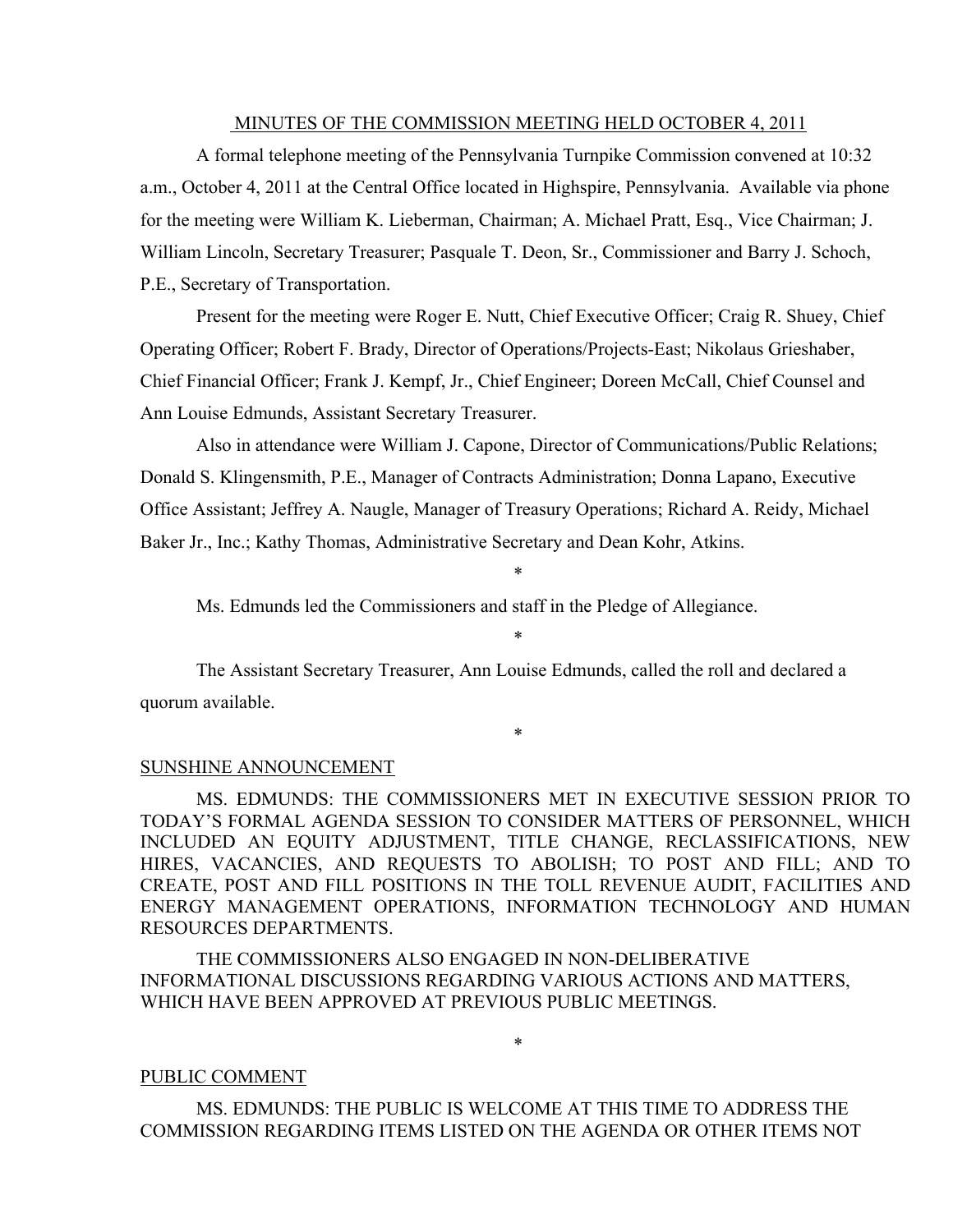LISTED ON THE AGENDA THAT ARE WITHIN THE COMMISSION'S AUTHORITY OR CONTROL.

IN ORDER TO CONDUCT AN ORDERLY, EFFICIENT, EFFECTIVE AND DIGNIFIED MEETING, ALL PERSONS WISHING TO ADDRESS THE COMMISSION SHOULD HAVE SIGNED IN AND REQUESTED TIME TO SPEAK. IF YOU HAVE NOT DONE SO, YOU ARE INVITED TO DO SO. COMMISSIONERS, WE HAVE NO REQUESTS TO ADDRESS THE COMMISSION. AT THIS TIME WE ASK ALL VISITORS TO STAND AND INTRODUCE YOURSELF.

\*

DEAN KOHR, ATKINS

### MINUTES OF THE MEETING

Motion-That the Minutes of the meeting held September 20, 2011 be approved and filed as amended-was made by Commissioner Deon seconded by Commissioner Lincoln; and passed unanimously.

\*

### **COMMUNICATIONS**

Motion-That the Commission accepts and files the memos received from the Chief Counsel and the Director of Operations Review-was made by Commissioner Deon, seconded by Commissioner Lincoln; and passed unanimously.

#### \*

#### PERSONNEL

Motion-That the Commission approves the Personnel as amended-was made by Commissioner Deon, seconded by Commissioner Lincoln; and passed unanimously.

#### NEW BUSINESS

#### Reinvestments, Liquidations and Purchase of Securities

Upon the motion by Commissioner Deon, seconded by Commissioner Lincoln, the following Resolution was presented for adoption:

\*

# RESOLUTION

BE IT RESOLVED that The Pennsylvania Turnpike Commission hereby ratifies the action of the Assistant Chief Financial Officer, with approval of the Consulting Engineer, in directing the Trustee to make the foregoing reinvestments, liquidations and purchases; and

BE IT FURTHER RESOLVED that copies of the Resolution certified by the Assistant Secretary Treasurer shall be forwarded to the Trustee as required in Article VI, Section 602 of the 2001 Amended and Restated Trust Indenture.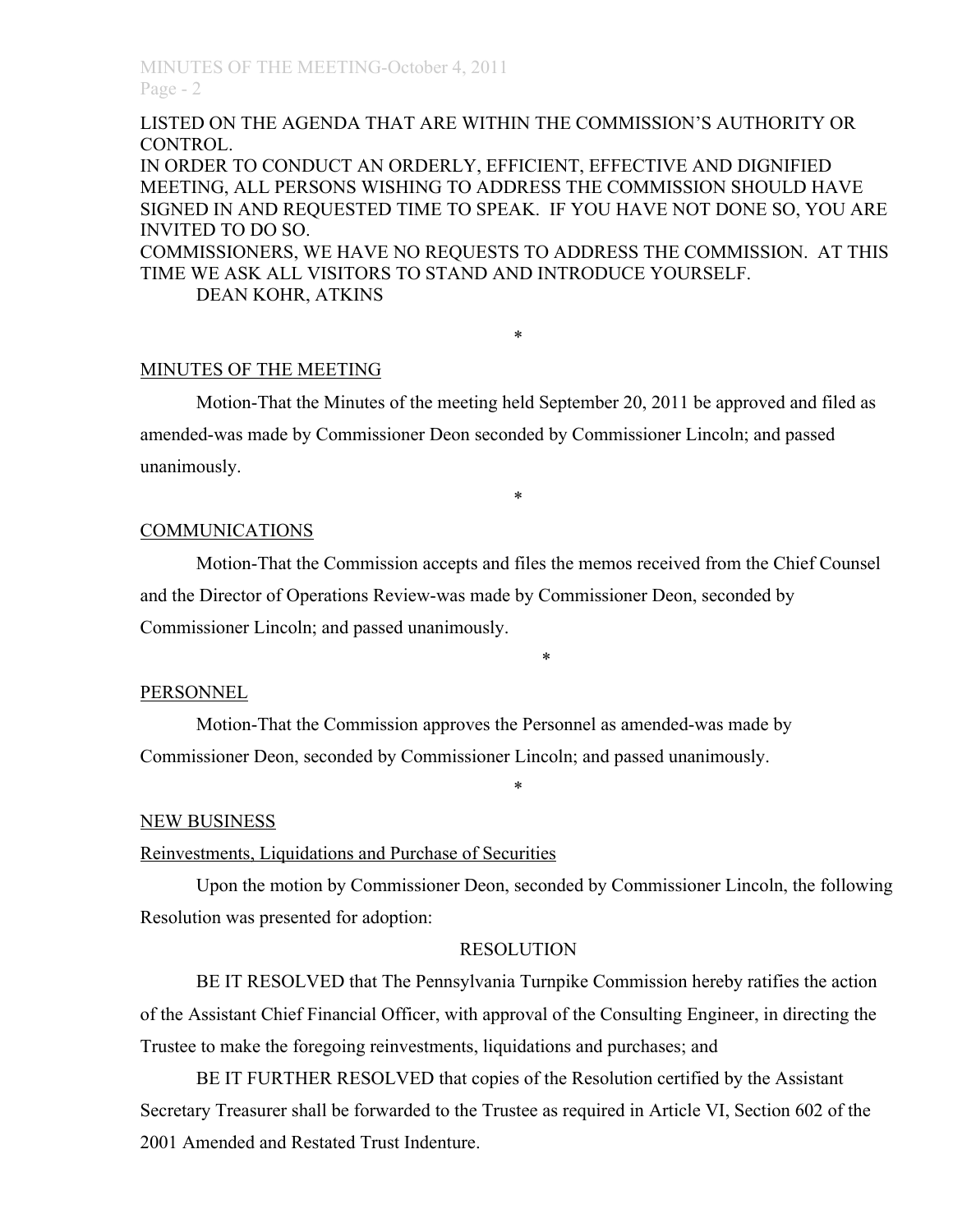# MINUTES OF THE MEETING-October 4, 2011 Page - 3

The following members voted yea: Commissioners Lieberman, Pratt, Lincoln, Deon and Schoch; the motion passed unanimously.

# AGREEMENTS

Motion-That the Commission approves the negotiation and execution of the Agreements for the items listed in memos "a" and "b":

\*

- a. Settlement Agreement in the case, *Deibert v. PTC et al.;*
- b. Agreement with General Dynamics Information Technologies (GDIT) for professional services to upgrade, host, maintain and provide help desk support for the Commission's Electronic Bidding System (EBS) for construction projects; at a not-to-exceed amount of \$2,900,000.00.

-was made by Commissioner Deon, seconded by Commissioner Lincoln; and passed unanimously.

\*

# RIGHT-OF-WAY REQUEST

Motion-That the Commission approves the Right-of-Way Requests for the items listed in memos "a" through "d":

- a. Adopt the Proposed Property Acquisition Resolution of Right-of-Way #17911, a total take parcel, necessary for construction of the Southern Beltway; authorize payment of the balance of the Estimated Just Compensation in the amount of \$120,000.00, payable to Cohen & Grigsby, P.C., Escrow Agent; and authorize payment of statutory damages and costs as calculated by the Legal Department and approved by the Chief Executive Officer;
- b. Authorize the acquisition of Right-of-Way #12035-RC1, a total take parcel, necessary for the Beaver River Bridge Replacement Project; by issuing payment in the amount of \$50,395.00 payable to McClain, Young & Patterson, Escrow Agent; representing fair market value, prorated taxes and recording fees; authorize the appropriate Commission officials to execute the agreement of sale; authorize the payment of additional statutory damages as calculated by the Legal Department and approved by the Chief Executive Officer; and payment of the fair market value to the property owner is contingent upon the delivery of a deed prepared by the Legal Department;
- c. Adopt the Proposed Property Acquisition Resolution of Right-of-Way #14071-RA, a partial take parcel, necessary for the total reconstruction project from MP 40.00 to MP 48.00; authorize payment of Estimated Just Compensation in the amount of \$2,700.00, payable to counsel to be named at a later time; and authorize payment of statutory damages and costs as calculated by the Legal Department and approved by the Chief Executive Officer;
- d. Adopt the Proposed Property Acquisition Resolution of Right-of-Way #14216-B, a partial take parcel, necessary for the total reconstruction project from MP 40.00 to MP 48.00; authorize payment of Estimated Just Compensation in the amount of \$2,900.00, payable to counsel to be named at a later time; and authorize payment of statutory damages and costs as calculated by the Legal Department and approved by the Chief Executive Officer.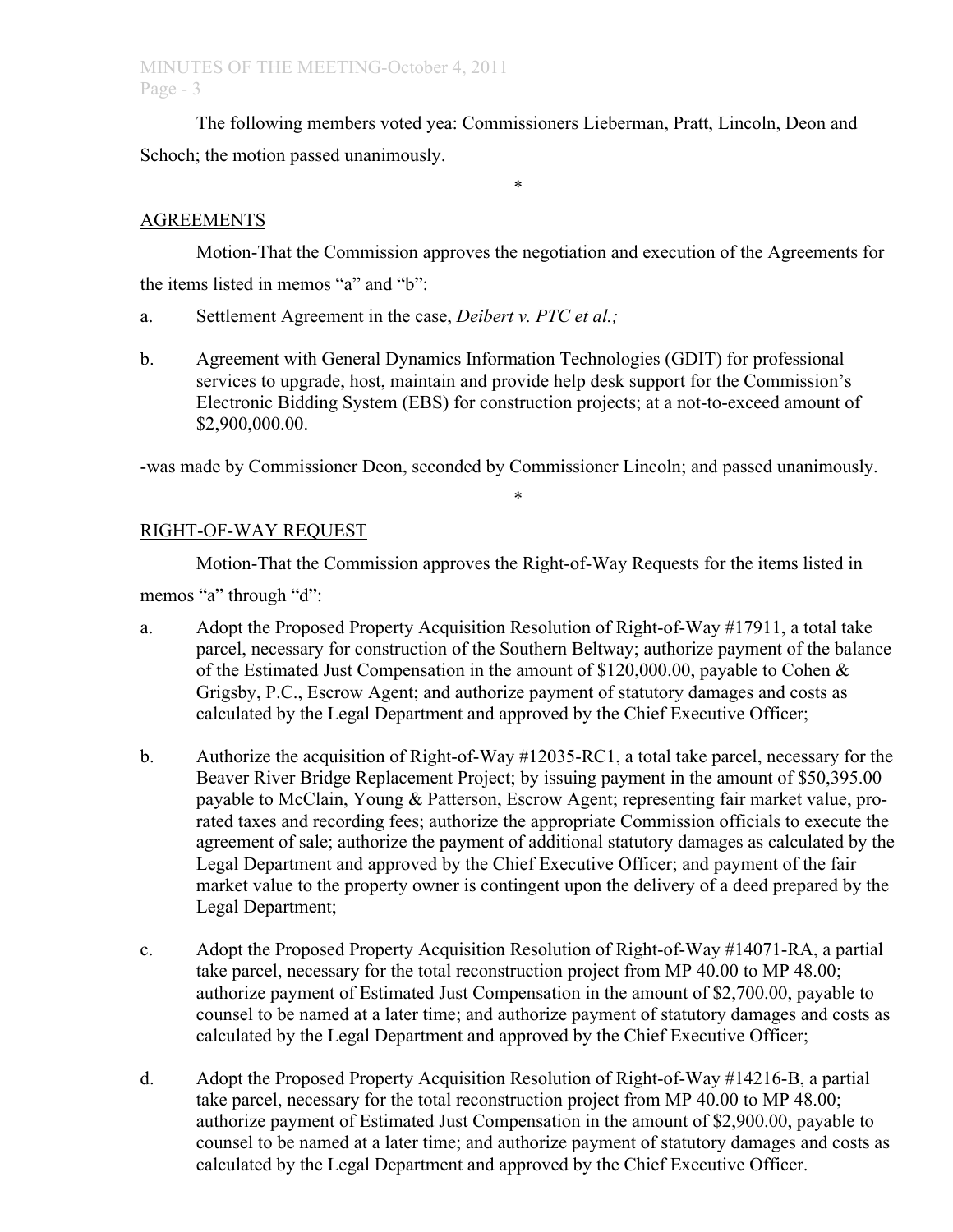-was made by Commissioner Deon, seconded by Commissioner Lincoln; and passed unanimously.

\*

# PSPC RECOMMENDATION

Motion-That the Commission approves the consultant selection recommendation from the Professional Services Procurement Committee (PSPC) for project collaboration and documentation system, and authorizes the negotiation and execution of an agreement with the first firm listed below for a not-to-exceed amount of 1,038,258.80:

> Kahua Gig Werks, LLC Skire, Inc.

-was made by Commissioner Deon, seconded by Commissioner Lincoln; Chairman Lieberman abstained.

CHAIRMAN LIEBERMAN: I ABSTAIN ON THIS ITEM BECAUSE AN INVESTOR OF KAHUA IS A CLIENT OF MY FIRM.

### AWARD OF BIDS AND ISSUANCE OF PURCHASE ORDERS

Motion-That the Commission approves the Award of Bids and Issuance of Purchase Orders

\*

for the items listed in memos "a" through "d":

a. Plow blades and hardware (October 1, 2011-September 30, 2012), to the lowest responsive and responsible bidders:

| \$90,000.00  |
|--------------|
| \$90,000.00  |
| \$15,000.00  |
| \$325,000.00 |
| \$520,000.00 |
| \$130,000.00 |
| \$650,000.00 |
|              |

- b. Twenty-five (25) 2012 Ford Fusions, utilizing the Commonwealth's contract with Apple Automotive Group; at a total award of \$386,825.00;
- c. Fourteen (14) 2012 crew cab one ton stake body trucks, utilizing the Commonwealth's contract with Apple Automotive Group; at a total award of \$549,192.00;
- d. Six (6) 2012 Chevrolet Equinox SUV's, utilizing the Commonwealth's contract with Apple Automotive Group; at a total award of \$127,248.00.

-was made by Commission Deon, seconded by Commissioner Lincoln; the passed unanimously.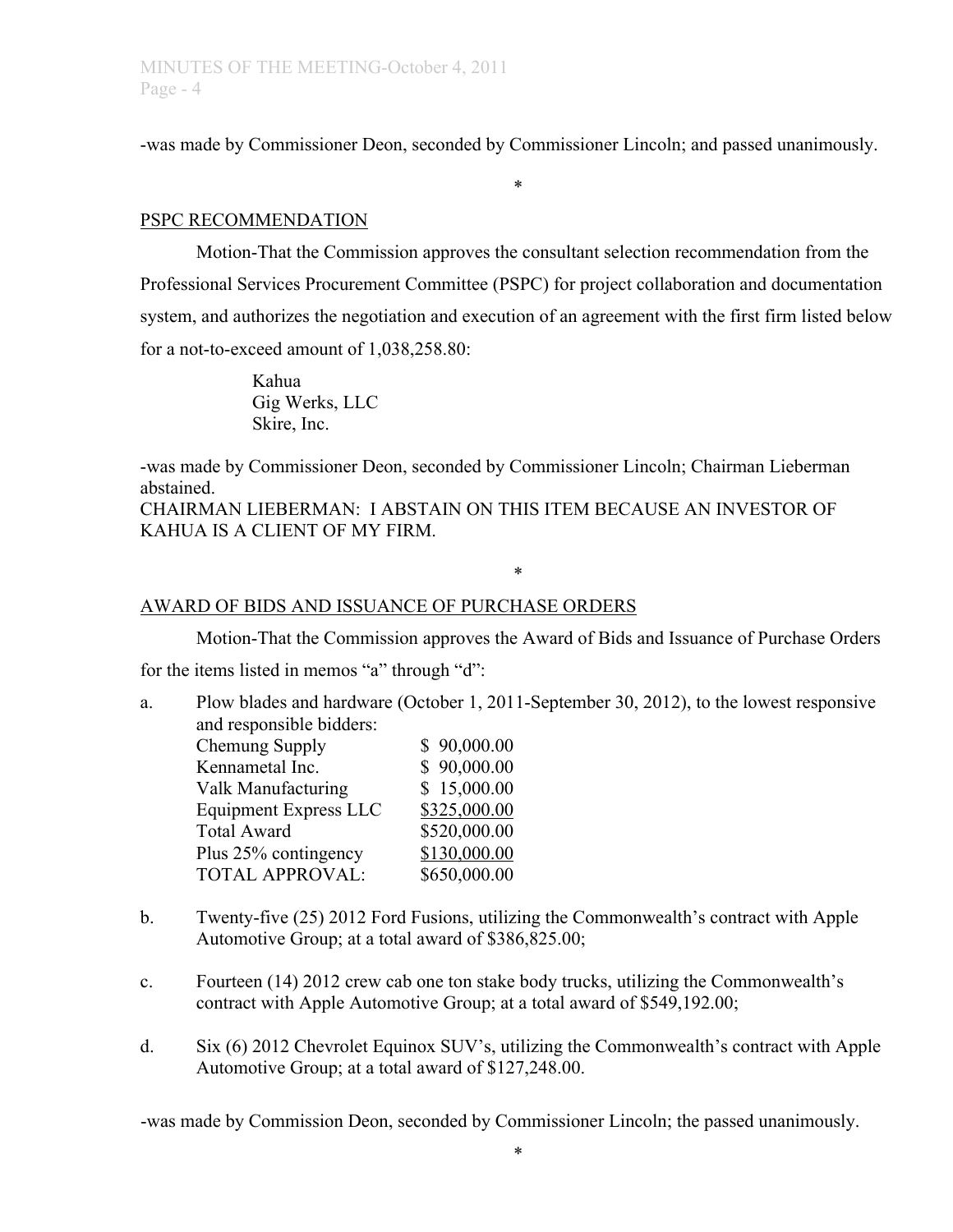# MINUTES OF THE MEETING-October 4, 2011 Page - 5

# SUPPLEMENTAL TRUST INDENTURE

Motion-THAT THE COMMISSION AUTHORIZE THE EXECUTION AND DELIVERY OF A SUPPLEMENTAL TRUST INDENTURE TO THE RESTATED INDENTURE CONTAINING AN AMENDMENT TO PERMIT RETAINAGE REQUIREMENTS FOR CONTRACTS FOR LABOR AND/OR MATERIALS TO BE WAIVED WHEN NECESSARY IN THE OPINION OF THE CHIEF ENGINEER, BASED ON THE ADVICE OF THE CHIEF COUNSEL, TO ALLOW THE COMMISSION TO COMPLY WITH OR FACILITATE COMPLIANCE WITH STATE OR FEDERAL LAW IN ORDER TO RECEIVE FEDERAL FUNDS-was made by Commissioner Deon, seconded by Commissioner Lincoln; and passed unanimously.

### SUPPLEMENTAL AGREEMENT

Motion-That the Commission approves Supplemental Agreement #1 with Carroll Engineering Corporation for construction inspection services-East, for an additional \$43,232.85, for additional overhead costs due to the new FAR rate adjustments-was made by Commissioner Deon, seconded by Commissioner Lincoln; and passed unanimously.

\*

### CHANGE ORDERS

Motion-That the Commission approves the Change Orders for the items listed in memos "a" and "b":

\*

- a. Change Order #1 for Contract #EN-00097-03-05 with Lane Construction Corporation for roadway and miscellaneous repairs between MP 0.00 and MP 75.39, Turnpike 376, Turnpike 66 and Turnpike 43; for an increase of \$750,000.00;
- b. Change Order #3 for Contract #T-199.00T005-3-01 with The Beaver Excavating Co. for grading and drainage for curve alignment improvement from MP 199.47 to MP 200.38; for an increase of \$260,000.00.

-was made by Commissioner Deon, seconded by Commissioner Lincoln; and passed unanimously.

\*

LEGAL REQUESTS AND PAYMENTS

Motion-That the Commission approves the Legal Request and Payments for the items listed in memos "a" and "b":

a. Settlement in the case, *Donald Houseknecht and Mary Jean Houseknecht v. Pennsylvania Turnpike Commission (Claim #07-142),* and authorize payment in the settlement amount;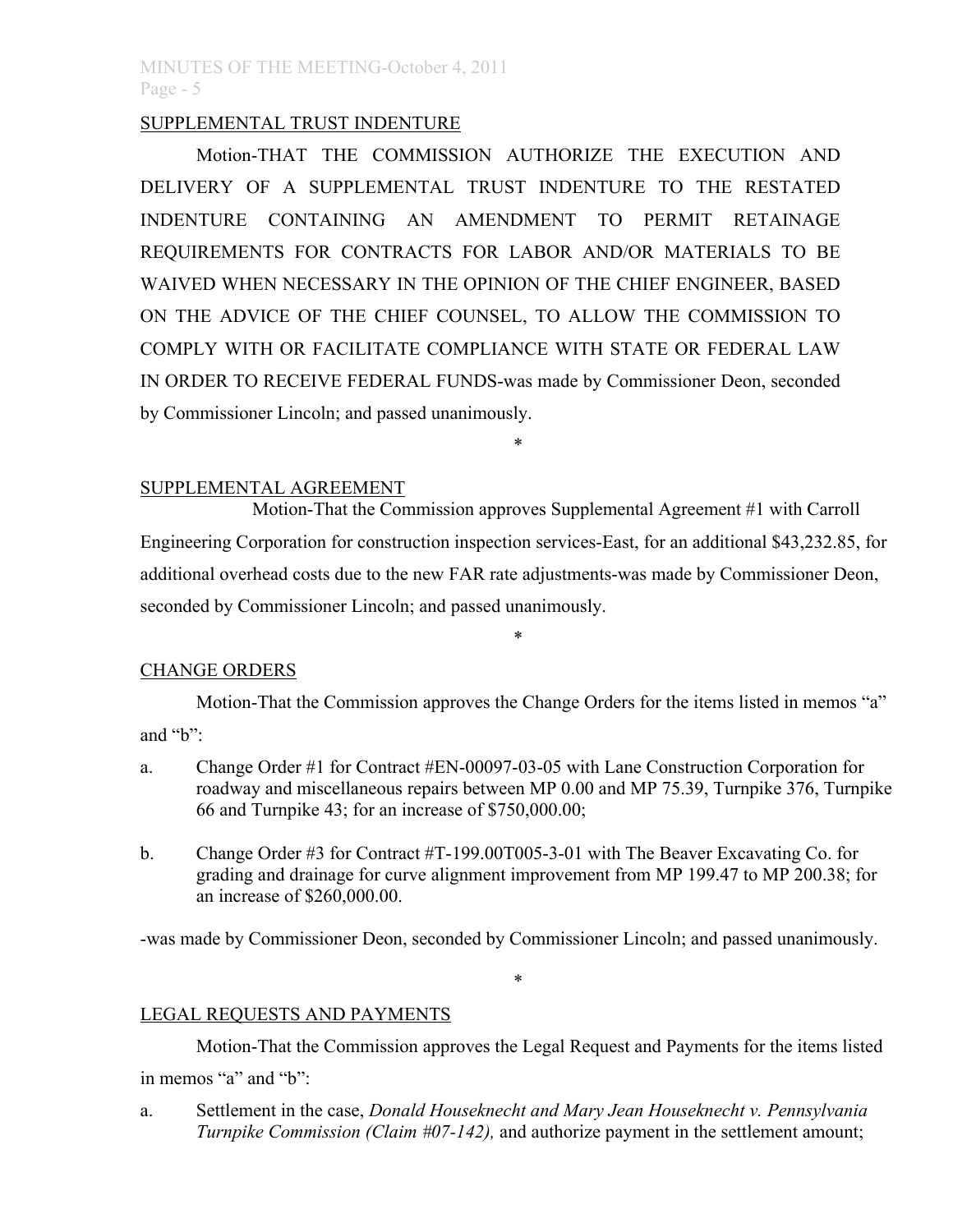b. All Risk Property and Builder's Risk invoice from Joyce, Jackman & Bell, LLC for the roadway and bridge replacement project from MP A20.00 to A26.00 for the period October 1, 2011 through October 1, 2012, in the amount of \$34,451.00.

-was made by Commissioner Deon, seconded by Commissioner Lincoln; and passed unanimously.

\*

### NEXT MEETING

MS. EDMUNDS: WE HAVE NO POST-FORMAL MEETING TODAY. THE NEXT FORMAL COMMISSION MEETING WILL BE HELD TUESDAY, OCTOBER 18, 2011 BEGINNING AT 10:00 A.M. COMMISSIONERS, I HAVE NO ADDITIONAL ITEMS FOR CONSIDERATION. I REQUEST A MOTION FOR ADJOURNMENT.

### ADJOURNMENT

Motion-That this meeting of The Pennsylvania Turnpike Commission be adjourned at 10:38

a.m.-was made by Commissioner Deon, seconded by Commissioner Lincoln; and passed unanimously.

\*

# PREPARED BY:

Ann Louise Edmunds Assistant Secretary Treasurer

10-04-11 APPROVED BY:

J. William Lincoln Secretary Treasurer